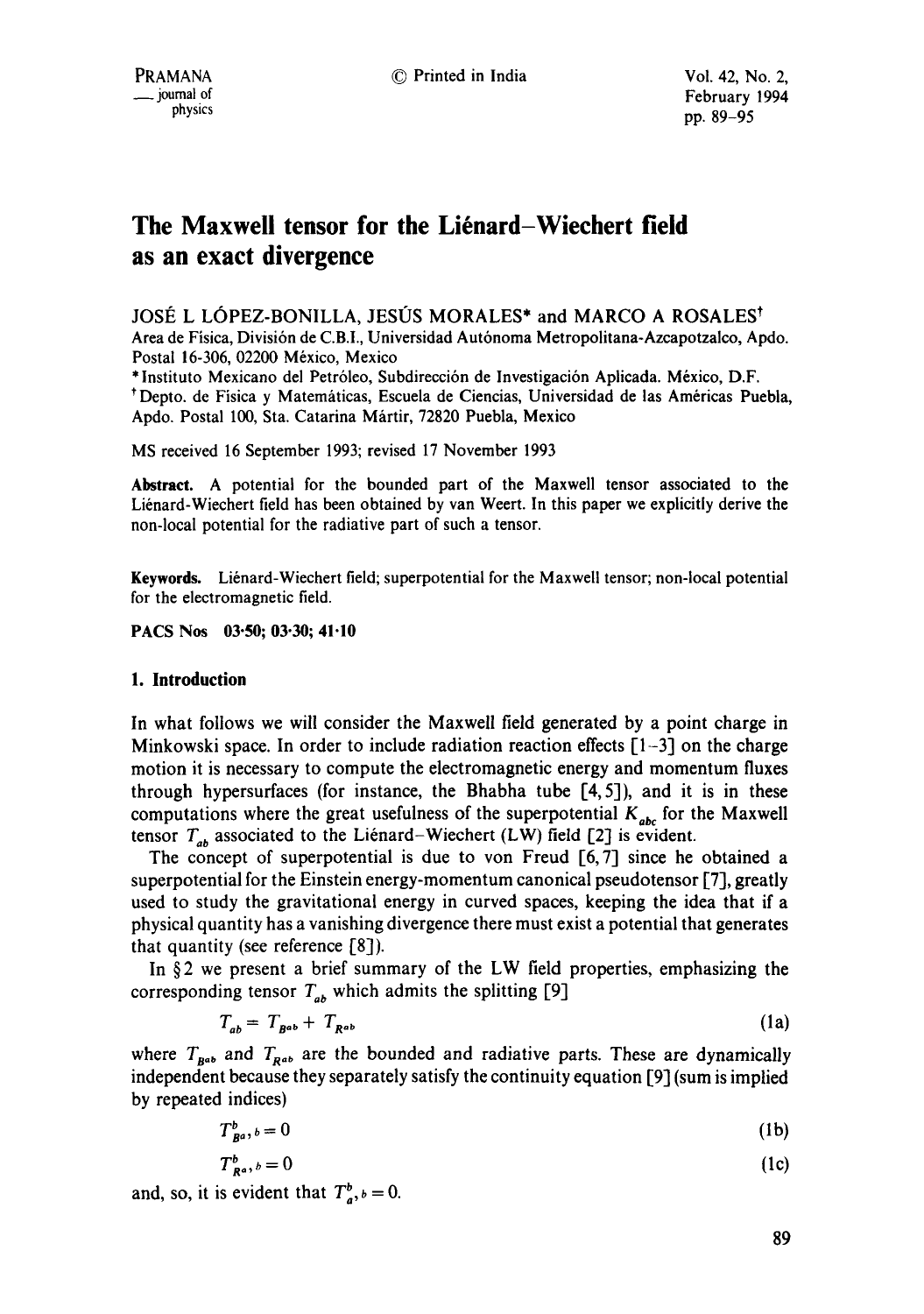#### *Jbsd L L6pez-Boniila et al*

Then, following yon Freud [6] it is natural to look for a superpotential  $K_{\text{gate}} = -K_{\text{Rate}}$  that generates the bounded part

$$
T_{\mathbf{B}^{ab}} = K_{\mathbf{B}^{ab},j}^j \quad \text{with} \quad j = \frac{\partial}{\partial x^j}
$$
 (2a)

from where (la) follows immediately. Indeed, this was done by van Wccrt [10] who also showed that (2a) simplifies the computation of the  $T_{\text{B}ab}$  fluxes through a 3-surface around the charge. Van Weert did not discover the physical meaning of his superpotential, but it was done later [11] where it was found that  $K_{\text{peak}}$  is the intrinsic angular momentum density [12] of the electromagnetic field produced by the point charge.

The next step is to construct a superpotential  $K_{R^{abc}} = -K_{R^{bac}}$  for the radiative part

$$
T_{R^{ab}} = K_{R^{ab,j}}^j \tag{2b}
$$

and this will be done, using Minkowskian coordinates, in § 3. The  $K_{\text{gate}}$  thus obtained results to be non-local since it contains integrals over the past history of the charge, consistently with Rohrlich [13] statement: "... the process of measuring the radiation rate is intrinsically non-local".

Therefore, (la), (2a) and (2b) imply

$$
T_{bc} = (K_{B^{bc}}^j + K_{R^{bc}}^j)_{,i} \tag{2c}
$$

and the Maxwell tensor is an exact divergence.

## **2. The Li6nard-Wiechert field**

In special relativity a "particle" means a time-like world-line [14] (see figure 1) whose tangent vector is the 4-velocity



Figure 1. Kinematics of the world line.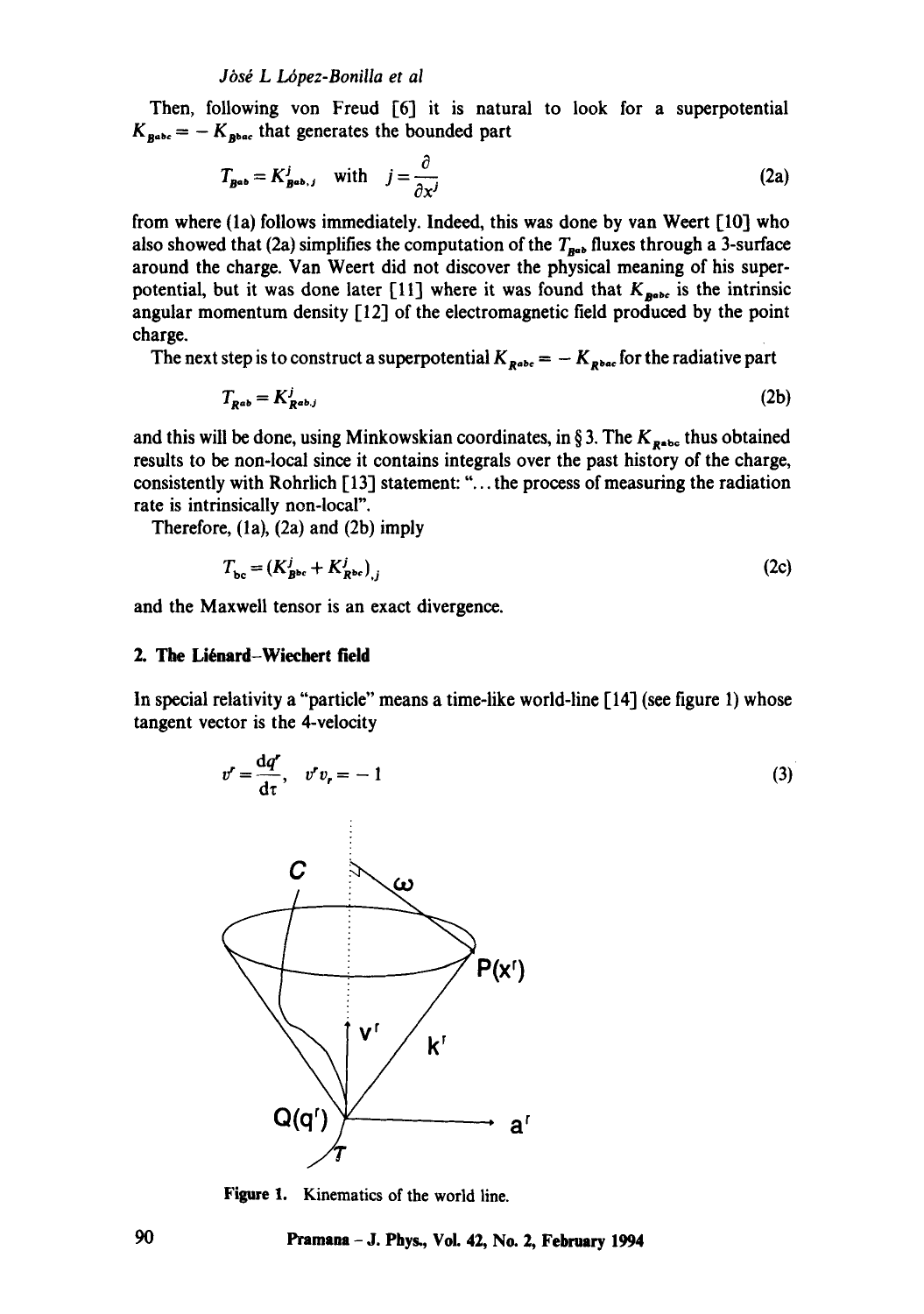where the proper time  $\tau$  is defined by

$$
d\tau^2 = -g_{ab}dx^a dx^b = -dx^2 - dy^2 - dz^2 + dt^2
$$
 (4)

i.e., the metric is  $Diag(1, 1, 1, -1)$  and c (speed of light in vacuum) = 1. Then, the 4-acceleration can be written as:

$$
a' = \frac{\mathrm{d}v'}{\mathrm{d}\tau}, \quad a'v_r = 0 \tag{5a}
$$

which implies that  $a^r$  is space-like:

$$
a^2 \equiv a^r a_r \geqslant 0. \tag{5b}
$$

If from an event P with coordinates  $(x') = (x, y, z, t)$  not on the path C we draw the past sheet of its null cone it will intersect C in the point  $Q(q^r)$  called the "retarded" event associated to P" and

$$
q^r = q^r(x^b) \tag{6}
$$

because if  $P$  is given the retarded point on  $C$  is automatically determined as the intersection of C and the null cone with vertex at P. The null vector

$$
K^c = x^c - q^c, \quad K^c K_c = 0. \tag{7}
$$

For any P we may construct (see figure 1) the retarded distance  $\omega$  from P to C as proposed by Bhabha [4, 5, 11] and whose expression is:

$$
\omega = -K^c v_c \geqslant 0 \tag{8a}
$$

Recalling [14] that a null vector cannot be orthogonal to a time-like vector, we obtain from (8a) that:

$$
\omega = 0 \text{ if and only if } K' = 0. \tag{8b}
$$

In performing the calculations we will need to know how the physical quantities on C change, but it suffices to have the law of change for  $\tau$ , since  $q^r, v^r, a^r$ , etc depend on that parameter:

$$
\tau_{ij} = -\omega^{-1} K_j. \tag{9}
$$

All the events P on a given cone are associated with a unique value of  $\tau$ . This is why the light-cone is the surface  $\tau$  = constant and, hence,  $\tau_{,j}$  is the vector normal to the cone.

In view of eq. (9) it is simple to obtain the useful relations:

$$
q^r_{\ j} = -\omega^{-1} v^r K_j \qquad v^r_{\ j} = -\omega^{-1} a^r K_j
$$
  

$$
K^r_{\ j} = \delta^r_j + \omega^{-1} v^r K_j, \quad \omega_{\ j} = -v_j + BK_j
$$
 (10a)

where Plebañski's  $B$  invariant  $[15]$ :

$$
B = \omega^{-1}(1 - W) \text{ with } W = -K^r a_r \tag{10b}
$$

appears. Then

$$
B_{c} = \omega^{-1} \left[ U_c - (B^2 + \omega^{-1} K^r S_r) K_c \right]
$$
 (10c)

$$
Pramana - J. Phys., Vol. 42, No. 2, February 1994 \t\t\t\t\t 91
$$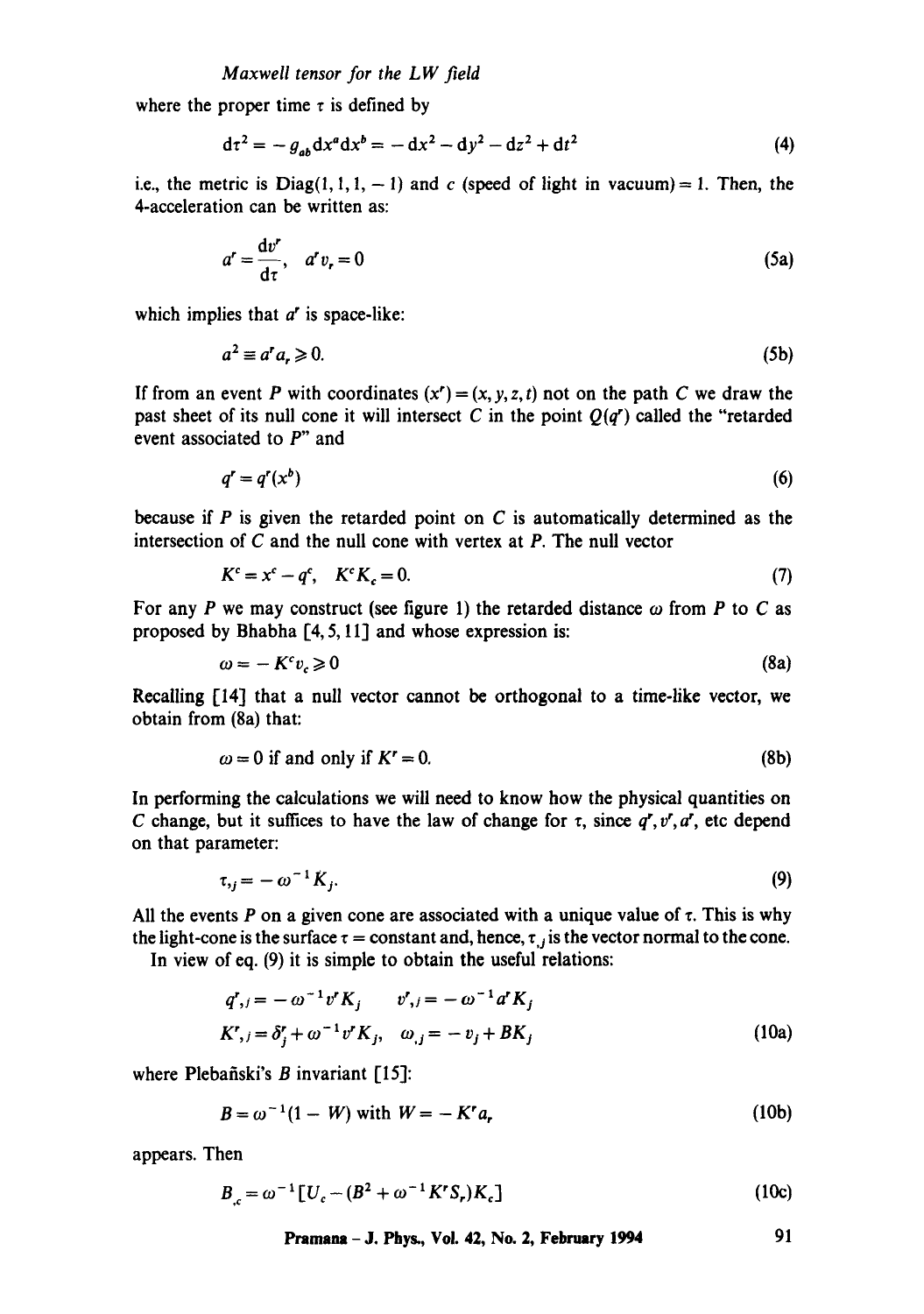## $José$  *L López-Bonilla et al*

where  $S' \equiv da'/d\tau$  is the superacceleration [5] and  $U_c$  is Synge's vector [5]

$$
U_c \equiv Bv_c + a_c. \tag{10d}
$$

The retarded 4-potential  $A'$  generated by the point charge is the LW field  $[2, 14, 15]$ given by:

$$
(A') = (\mathbf{A}, \phi) = (q\omega^{-1}v'), \quad q = \frac{\text{charge}}{4\pi\varepsilon_0} \tag{11}
$$

which generates the electric and magnetic fields through the well-known relations

$$
\mathbf{E} = -\nabla \phi - \frac{\partial \mathbf{A}}{\partial t}, \quad \mathbf{B} = \nabla \times \mathbf{A}.
$$
 (12a)

Recalling the matrix representation of the Faraday tensor  $F_{ab} = -F_{ba}$  [2,7]

$$
[F_{ab}] = \begin{bmatrix} 0 & B_z & -B_y & -E_x \\ -B_z & 0 & B_x & -E_y \\ B_y & -B_x & 0 & -E_z \\ E_x & E_y & E_z & 0 \end{bmatrix}
$$
 (12b)

equations (12a) are equivalent to the tensor expression

$$
F_{rc} = A_{c,r} - A_{r,c} \tag{13a}
$$

and the Maxwell equations become

$$
F_{,c}^{re} = 0, \quad F_{br,c} + F_{rc,b} + F_{cb,r} = 0 \tag{13b}
$$

or, alternatively.

$$
\nabla \cdot \mathbf{B} = 0, \quad \nabla \times \mathbf{B} = \frac{\partial \mathbf{E}}{\partial t}
$$
  

$$
\nabla \cdot \mathbf{E} = 0, \quad \nabla \times \mathbf{E} = -\frac{\partial \mathbf{B}}{\partial t}.
$$
 (13c)

Substitution of (10a) and (11) into (13a) yields the Faraday tensor for the LW field [5]

$$
F_{bc} = q\omega^{-2}(U_b K_c - U_c K_b) = q\omega^{-2} U_b \times U_c
$$
\n(14a)

where we have used Lowry's notation [16]

$$
A_b \times B_j \equiv A_b B_j - A_j B_b \tag{14b}
$$

With the help of  $(9)$ ,  $(10c)$  and  $(14c)$  it is easy to prove that

$$
F_{rb} = q\tau_{,r} \times B_{,b} \tag{14c}
$$

which was first obtained by Plebañski [15].

The null vector  $K'$  given by (7) is an eigenvector of (14a) and (14c), i.e.

$$
F_{rb}K^b = q\omega^{-2}K_r.
$$
 (15)

## **92 Pramana - J. Phys., VoL 42, No. 2, February 1994**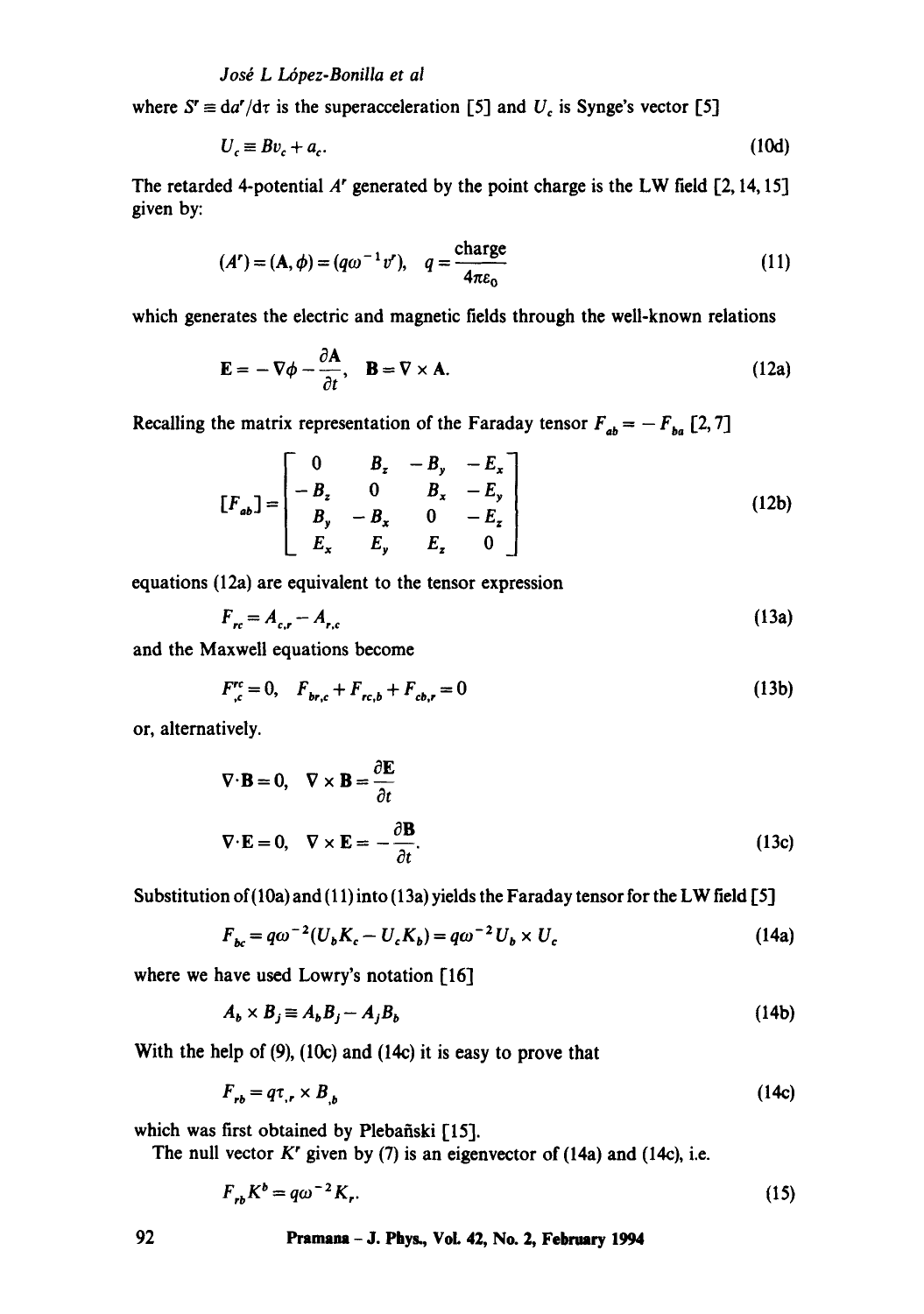Another vector important in electrodynamics of charged particles is [5]

$$
p^c \equiv \omega^{-1} K^c - v^c \tag{16a}
$$

which, by virtue of  $(3)$ ,  $(7)$  and  $(8a)$  satisfies

$$
p^c p_c = 1, \ p^c v_c = 0 \tag{16b}
$$

implying that  $p<sup>b</sup>$  is unitary and space-like. Furthermore, with (10a) and (16a) it is simple to obtain that

$$
p'_{,j} = \omega^{-1} \delta_j^r + \omega^{-2} v_j K^r + \omega^{-1} (a^r + \omega^{-1} v^r - \omega^{-1} B K^r) K_j
$$
 (16c)

that, together with (14a), implies

$$
F_c^j p'_j = q\omega^{-4} W v' K_c \tag{16d}
$$

Expressions (15) and (16a) are very valuable in deriving the superpotential  $K_{\text{R}^{abc}}$  for the radiative part of  $T_{ab}$ .

It is useful to have an orthonormal tetrad  $e_{(abc)}$ ,  $a = 1, \ldots, 4$  on C, because such a tetrad allows the construction of a basis for any tensor object on C. Here, we will use  $e'_{(4)} = v'$  and the unitary space-like triad  $e_{(1)}$ ,  $\gamma = 1, 2, 3$  will be a "Fermi triad"  $[17, 18]$ , that is, that it evolves on C according to the transport law:

$$
\frac{d}{d\tau}e_{(\gamma)}^c = a_{(\gamma)}v^c, \quad a_{(\gamma)} = a^b e_{(\gamma)b}
$$
 (17)

In this equation  $a_{(q)}$  are the projections of the acceleration  $a^r$  over the spacial triad  $e'_{(\sigma)}$ , recalling that (5a) implied the space-like character of a'. Similarly, we may project (16a) over this triad

$$
p_{(a)} = p^r e_{(a)r} \tag{18a}
$$

so that (16d), (17) and (18a) imply the equation

$$
F_b^j p_{(v),j} = 0 \tag{18b}
$$

which will be of fundamental importance in § 3.

All the information about the electromagnetic field energy and momentum is contained in the Maxwell tensor defined [2, 7, 14] by

$$
T_{ab} = T_{ba} \equiv F_{ac} F_b^c - (F_{ij} F^{ij}) g_{ab}
$$
 (19)

and substitution of (14a) into (19) leads to Teitelboim splitting [9] indicated in our equation  $\lceil 1a \rceil$  such that

$$
T_{B^{bc}} = e^2 \omega^{-4} \left[ \frac{1}{2} g_{bc} + (K_b a_c + K_c a_b) + \tilde{B}(K_b v_c + K_c v_b) - \omega^{-2} (1 - 2W) K_b K_c \right]
$$
 (20a)

and

$$
T_{R^{bc}} = e^2 \omega^{-4} (a^2 - \omega^{-2} W^2) K_b K_c
$$
 (20b)

satisfying (lb) and (lc) away from the world-line.

In reference  $\lceil 10 \rceil$  it is not mentioned how eq. (2a) was solved, but in [19, 20] the Newman-Penrose formalism [21] was used to establish the process by which  $K_{\text{gate}}$ 

**Pramana - J. Phys., Vol. 42, No. 2, February** 1994 93

 $\sim$   $\sim$   $\sim$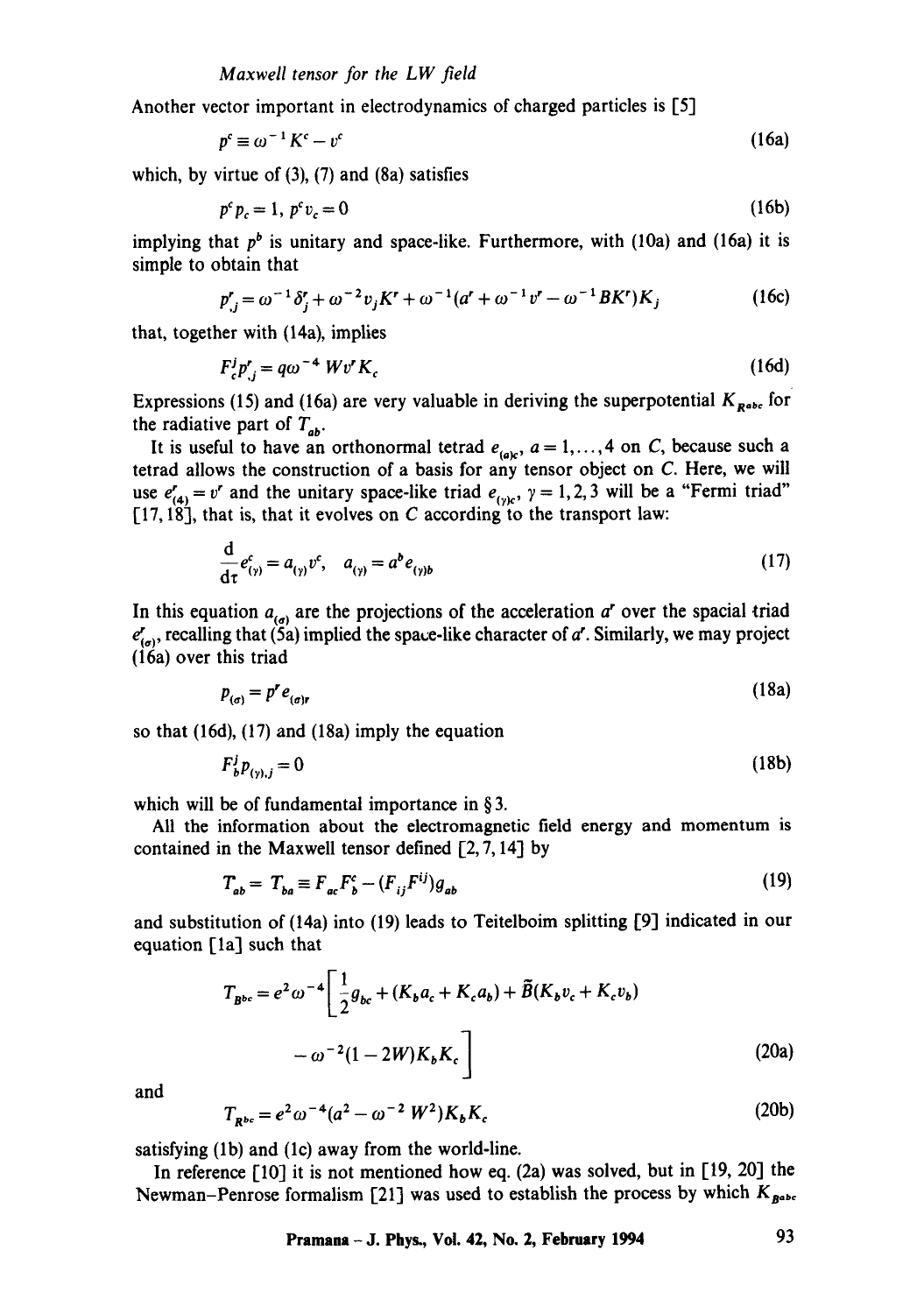*Josd L L6pez-Bonilla et al* 

was obtained, and it was found that

$$
K_{B^{bjc}} = \frac{q^2}{4} \omega^{-4} [\omega^{-1} (4W - 3)(v_b \times K_j) K_c - 4(a_b \times K_j) K_c - g_{ci} K_b + g_{cj} K_b]
$$
\n(21a)

leads to (20a) through (2a). In the introduction we have already mentioned that the physical meaning of (21a) was determined in [11].  $K_{\text{pabs}}$  is said to be local because it depends only on quantities associated to the two events  $P$  and  $Q$  shown in figure 1. In § 3 we will see that  $K_{\text{gate}}$  will not possess such a locality because it depends on integrals along the world-line of the charge.

Finally, we will mention an interesting identity, related to (21a) and first found by Rowe [22]

$$
K_{\mathbf{B}^{ibr}} = \left[\frac{q^2}{4}\omega^{-4}(g_{ri}K_bK^c + \delta_b^cK_rK_i - g_{br}K_iK^c - \delta_i^cK_bK_r)\right]_{,c} \tag{21b}
$$

## **3. The potential for the radiative part**

The main goal of our work consists of the construction of a superpotential  $K_{R^{abc}}$ satisfying (2b). In this respect, the splitting of  $T_{R^{ab}}$  introduced in [23] where it was proved that (20b) can be written as

$$
T_{R^{bc}} = \overline{T}_{R^{bc}} + \widetilde{T}_{R^{bc}}
$$
 (22a)

where

$$
\overline{T}_{R^{bc}} = e^2 \omega^{-4} (a^2 - 3\omega^{-2} W^2) K_b K_c
$$
 (22b)

$$
\widetilde{T}_{R^{bc}} = 2e^2 \omega^{-6} W^2 K_b K_c \tag{22c}
$$

satisfying the conservation laws

$$
\overline{T}_{R^{c,b}}^b = 0, \quad \widetilde{T}_{R^{c,b}}^b = 0 \tag{22d}
$$

The physical meaning of the splitting  $(22a)$  is the following: As we enclose C by a Bhabha tube [4, 5] and calculate the electromagnetic energy and momentum fluxes of  $\overline{T}_{R^{ab}}$  across this tube, it is found that the fluxes vanish. This means that if the Bhabha surface is used to determine the equation of motion [5] the tensor (22b) will not contribute with any term to such equation. Hence, the fluxes of (22a) across the Bhabha cylinder are due only to (22c).

Therefore, to solve (2b) is equivalent to finding solutions to

$$
\overline{T}_{R^{bc}} = \overline{K}_{R^{bc},j}^{j},\tag{23a}
$$

$$
\widetilde{T}_{R^{bc}} = \widetilde{K}_{R^{bc},j}^{j},\tag{23b}
$$

from which (22c) follows immediately. We can apply the method presented in references  $[19, 20]$  to  $(23a)$  to obtain

$$
\bar{K}_{R^{bjc}} = \frac{q^2}{4} \omega^{-2} [\omega^{-2} W^2 (g_{cj} K_b - g_{cb} K_j) + \omega^{-1} (v_b \times K_j) (3 \omega^{-2} W K_c - a_c)
$$
  
+  $(a_b \times K_j) (a_c - 4 \omega^{-2} W K_c)]$  (24a)

which is local in the same sense as  $K_{\text{pabc}}$ .

## **94 Pramana -J. Phys., Vol. 42, No. 2, February 1994**